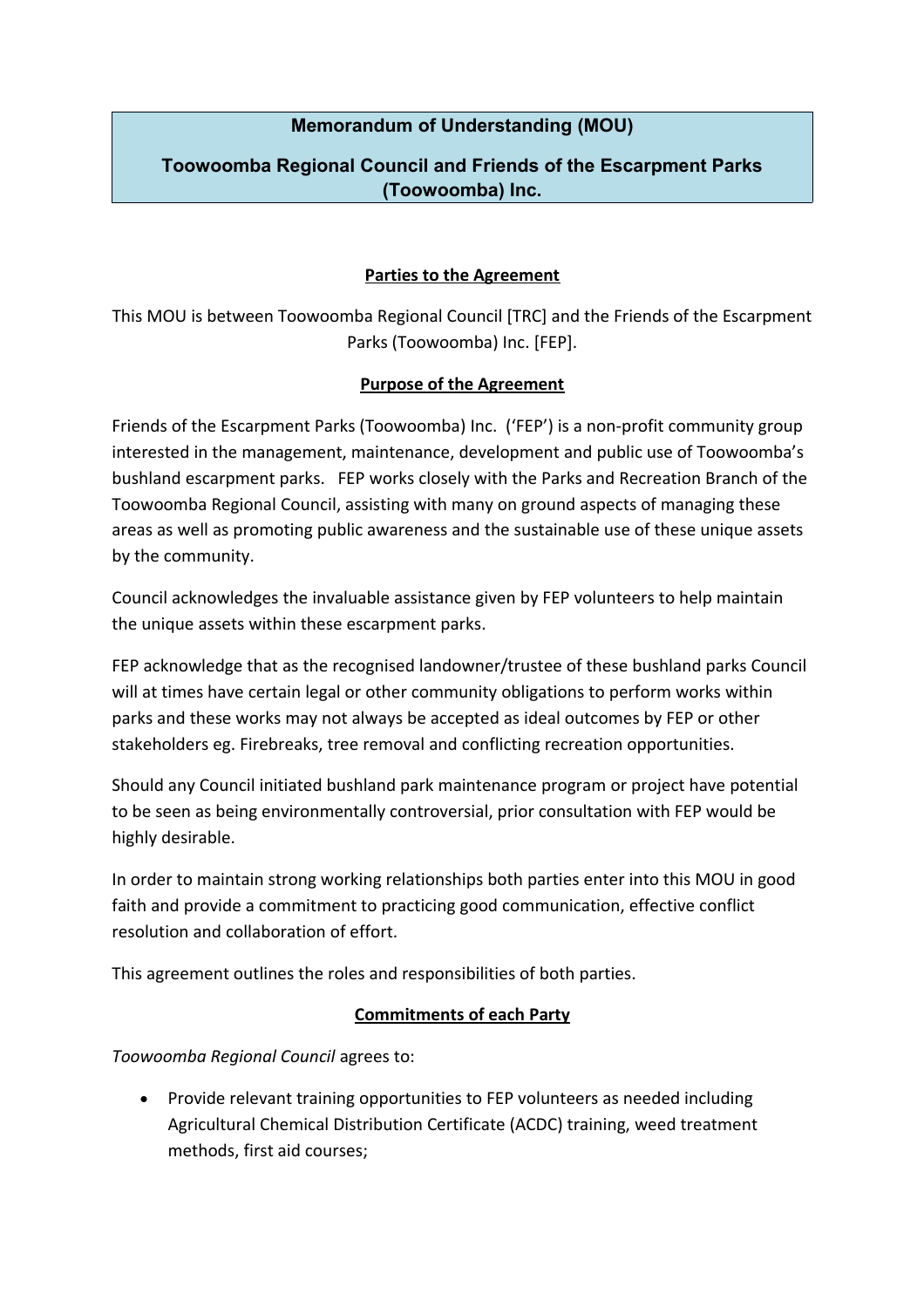- Commit time to meeting with Park Care coordinators on an as needed basis to discuss operational works with a minimum regime of once per quarter;
- Provide funding for equipment such as weeding tools, gloves, safety glasses, herbicide, application equipment, first aid kits, subject to approved annual work plans;
- Demonstrate an ongoing commitment to FEP to consult on bushland park management practices.

## *Friends of the Escarpment Parks (Toowoomba) Inc.* agrees to:

- Register all new volunteers;
- Carry out site inductions for all volunteers working in the parks;
- Keep records of volunteers working in the parks;
- Keep records of all herbicides used including quantity and application methods and provide copies of these to Council at regular intervals.
- Document and report promptly to TRC any health and safety incidents involving FEP volunteers working in the parks.
- Provide Council with an up to date list of Park Care coordinators and scheduled working arrangements within each park.

# **Communication Protocol**

Both parties commit to maintaining an open dialogue to encourage mutual trust that will strengthen working relationship and provide a platform for conflict resolution.

It is expected that both parties will support, encourage and participate in open and transparent decision making.

Regular minuted operational meetings will be held between Council and Park Care coordinators to discuss operational issues (minimum quarterly). A rolling action list will be reviewed at these meetings and both parties are encouraged to complete actions promptly.

In order to foster a collaborative work environment Council will contact Park Care coordinators to discuss any proposed works (other than routine maintenance works) within parts of bushland parks where FEP volunteers are active.

All operations undertaken by volunteers within bushland parks will be in accordance with approved Annual Work Plans (see below).

Park Care coordinators will provide volunteer activity sheets and spray records to Council on a quarterly basis (or more frequently if desired).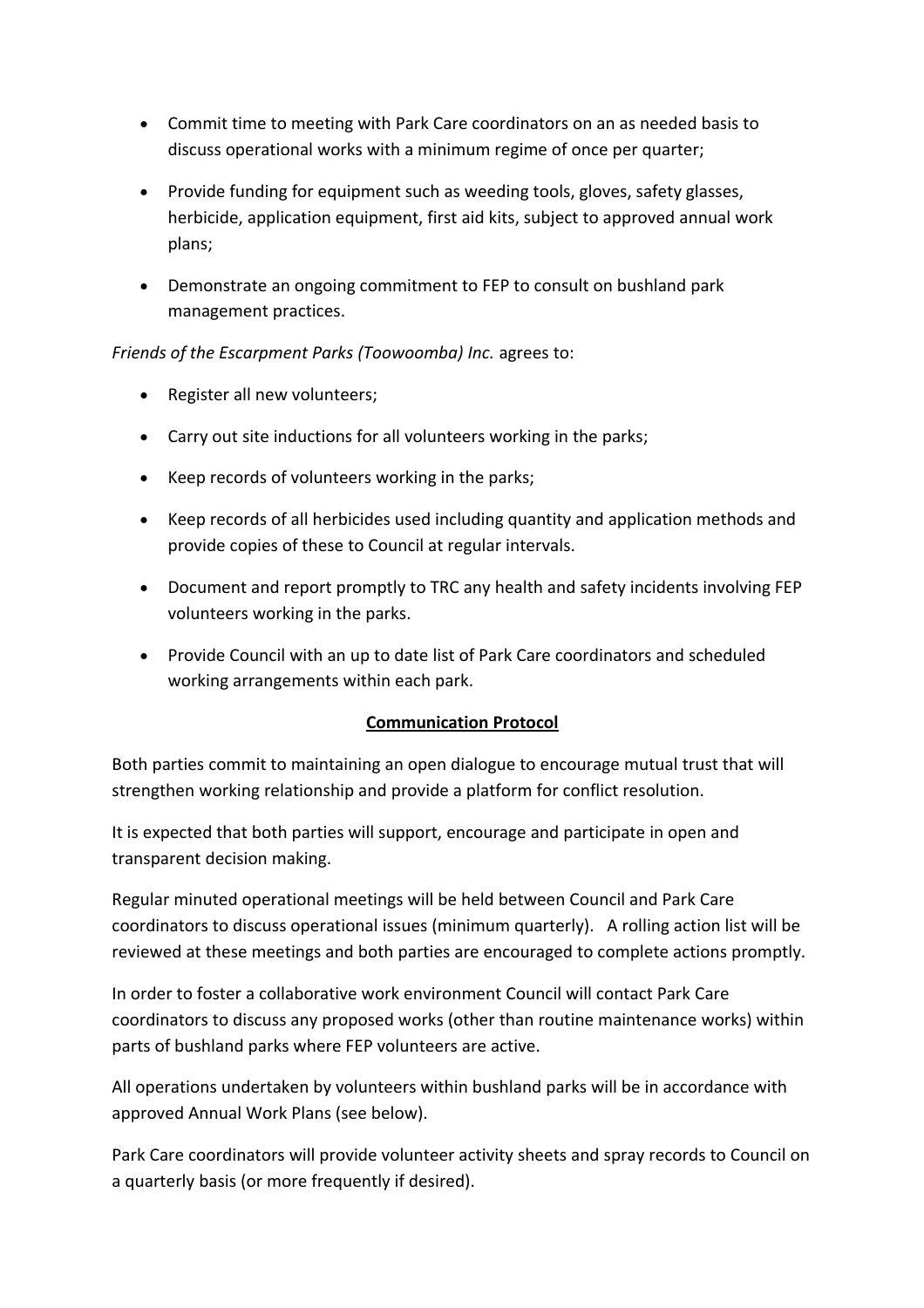*See Appendix A for a complete list of nominated points of contact for FEP and TRC*

## **Communication Commitment**

Both parties commit to responding to communication or other requests within a reasonable period of time.

For urgent matters a response time of 24 hours (or one full business day) will apply.

For non-urgent matters a response time of 5 working days will apply for all communication (this is an initial verbal or written acknowledgment of the request realising that the actioning of the request on the ground may take a longer period of time to complete).

Parties to this MOU will ensure that they provide each other with an overview of the level of urgency when leaving messages or communicating in written form.

## **Annual Work Plans**

Both parties commit to the preparation, submission and assessment of annual work plans for each individual park where an FEP volunteer group is active.

These plans will take the form of a suggested template shown in Appendix B.

Plans should be developed, jointly discussed and considered for approval by Toowoomba Regional Council prior to the commencement of each financial year and in accordance with budget cycles. If and when approved the works plan will form the basis of all agreed works in that park for the next financial year (including a required consumables budget).

All works outside of the FEP approved work plan will require specific approval by the Coordinator Bushland Parks prior to commencing any emerging 'new' works throughout the course of the year.

## **Dispute Resolution Process**

Both parties commit to the following dispute resolution process. Each step in this process should be exhausted before escalation to the next stage. Documentation of what communication has occurred and when that occurred should be kept for each stage to assist in the resolution process.

*Stage One Informal Resolution*: Where a dispute, disagreement or other grievance is identified the two parties will contact each other verbally and preferably in person to discuss the matter at hand. The matter should be mutually resolved to the satisfaction of both parties within 3 working days of the matter being raised. Both parties will maintain confidentiality during this resolution process and display a commitment to achieving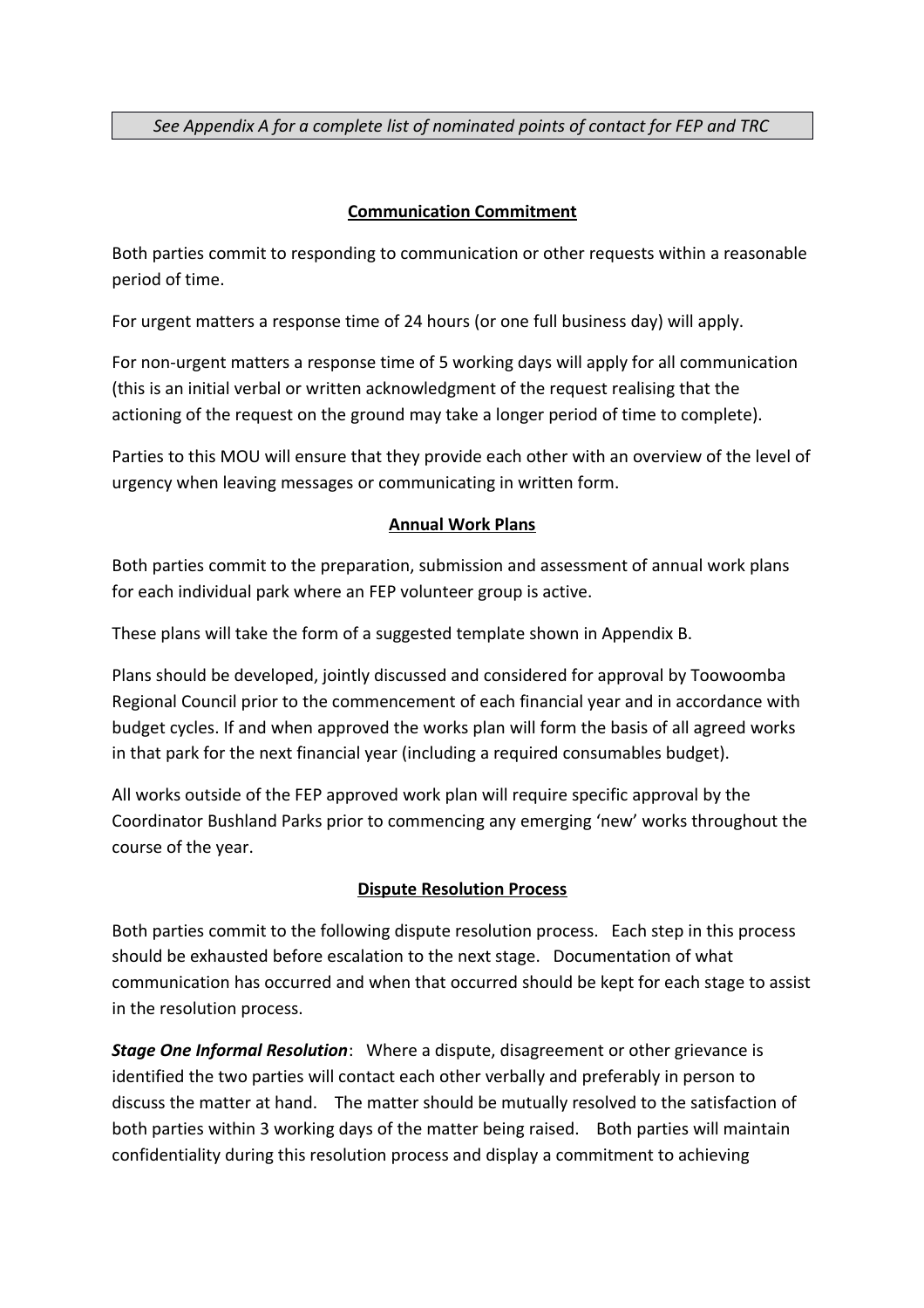positive outcomes. Where there is a risk of disputed works damaging environmental values (in the opinion of either party) the works will be ceased until the matter is resolved.

*Stage Two Escalated Informal Resolution:* Where a matter cannot be resolved by the two persons from each of the parties to this MOU the matter will be escalated to the next immediate level in each of the organisations hierarchy as follows:

FEP volunteer – Park Care Coordinator – FEP president

Bushland Park Coordinator – Principal Officer Conservation and Pest Management – Manager Parks and Recreation

*Eg. If an issue was identified between the Bushland Park Coordinator and a Park Care Coordinator the matter would then be referred to the FEP President and the Principal Officer Conservation and Pest Management to review and resolve.*

Both parties will maintain confidentiality during this resolution process and display a commitment to achieving positive outcomes.

Once escalated to this level (stage 2) in each organisation's hierarchy the matter should be resolved to the satisfaction of each organisation within 5 working days.

## *Stage Three Formal Resolution:*

Once the matter has been referred to FEP president level and/or Principal Officer level and it appears the matter can't be resolved informally a written grievance should be prepared for the attention of both parties. This correspondence should clearly outline the issue at hand, what steps have been taken to resolve it and a desired solution to the problem. For a dispute identified by FEP this grievance should be made in writing to the Manager of Parks and Recreation, and for an issue identified by Council this should be made in writing to the President of FEP.

During this stage the Manager of Parks and Recreation and the President of FEP will ask applicable representatives from both parties to discuss the issue formally at a location and at a time that suits both parties. Communication during this stage will be professional and courteous.

The Manager of Parks and Recreation and FEP President will assess the situation and determine whether a mutual outcome is possible and if so will issue directions to their respective staff/volunteers.

This process should be completed within 15 working days of receiving written documentation in relation to the grievance by either party.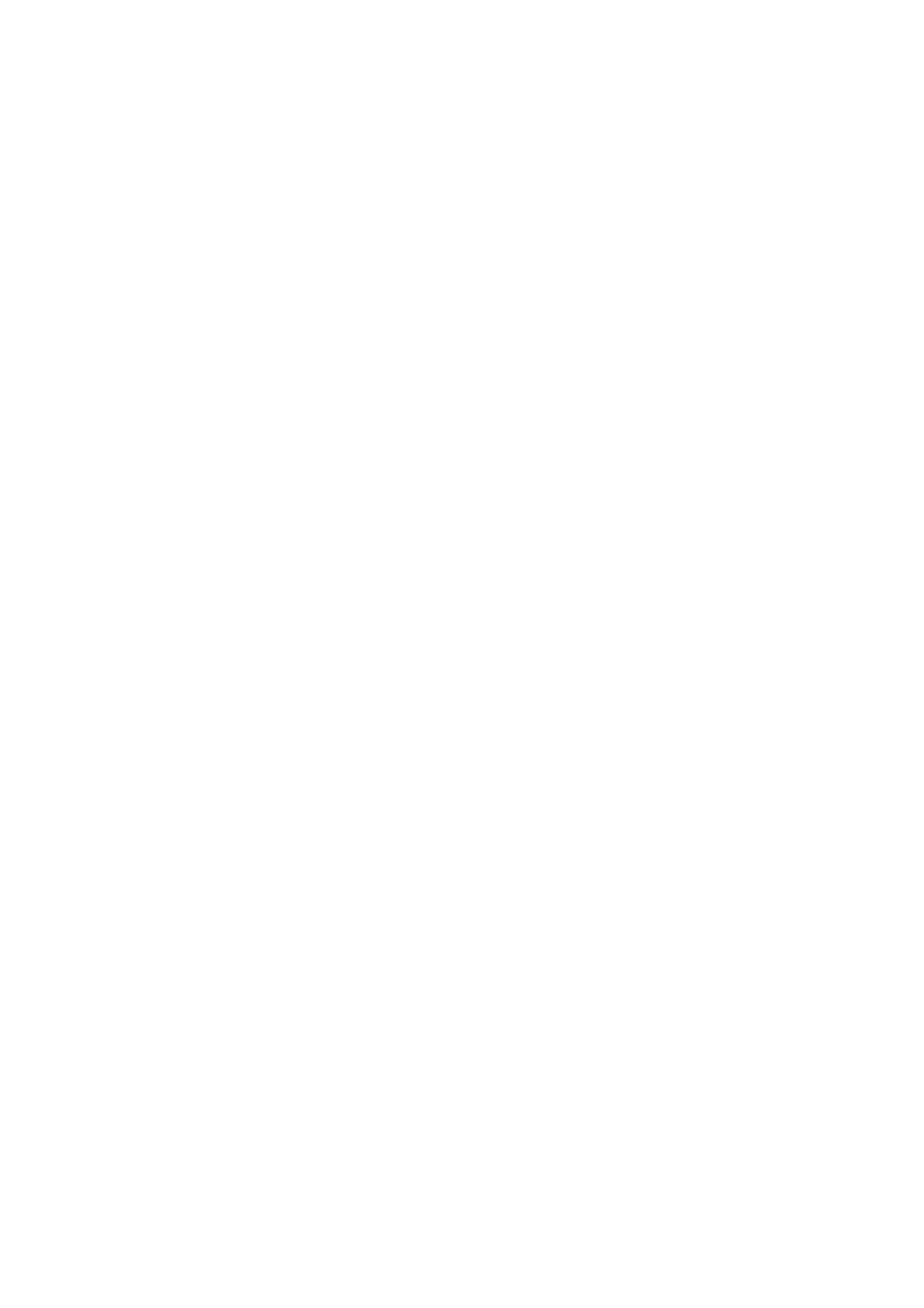## *Stage Four – Appeals and Escalations*

If resolution of the issue cannot be reached during the formal resolution process further escalations can be made to both the General Manager – Community & Environmental Services and Council's Chief Executive Officer as per the provisions of the Local Government Act 2009 Section 268 and in accordance with Council's Complaints Policy and Management Framework.

## **Media Involvement – Dispute Resolution**

Both parties to this MOU commit to following the stated dispute resolution procedure prior to involving media and/or airing concerns in public forums. Negative portrayal of either party within the media or in a public forum is not in the interests of fostering strong working relationships and therefore media coverage of any dispute should be avoided during the dispute resolution process. Both parties will bring a positive outlook to the dispute resolution process and as a result address any processes that need improving for future reference.

Both parties provide a commitment that any grievance process will remain confidential during stages 1-3 of the dispute resolution phase.

## **Term of Agreement**

This agreement shall come into force until the parties agree to its termination or either party considers that the working relationship is unworkable. The agreement will be jointly reviewed at the commencement of each new financial year and may be modified at any time through mutual agreement to the change by both parties.

Signed by Mr. Hugh Krenske (Chairman FEP) \_\_\_\_\_\_\_\_\_\_\_\_\_\_\_\_\_\_\_\_\_\_\_\_\_\_\_\_\_, on behalf of Friends of the Escarpment Parks (Toowoomba) Inc. this \_\_\_\_\_\_\_\_\_\_\_\_\_\_\_\_day of \_\_\_\_\_\_\_\_\_\_\_\_\_\_\_2018.

Signed by Mr. Micheal Condren (Manager Parks and Recreation)\_\_\_\_\_\_\_\_\_\_\_\_\_\_\_\_\_\_\_\_\_\_,

on behalf of Toowoomba Regional Council this example the state of the day of

\_\_\_\_\_\_\_\_\_\_\_\_\_\_\_\_\_\_\_\_\_\_\_2018.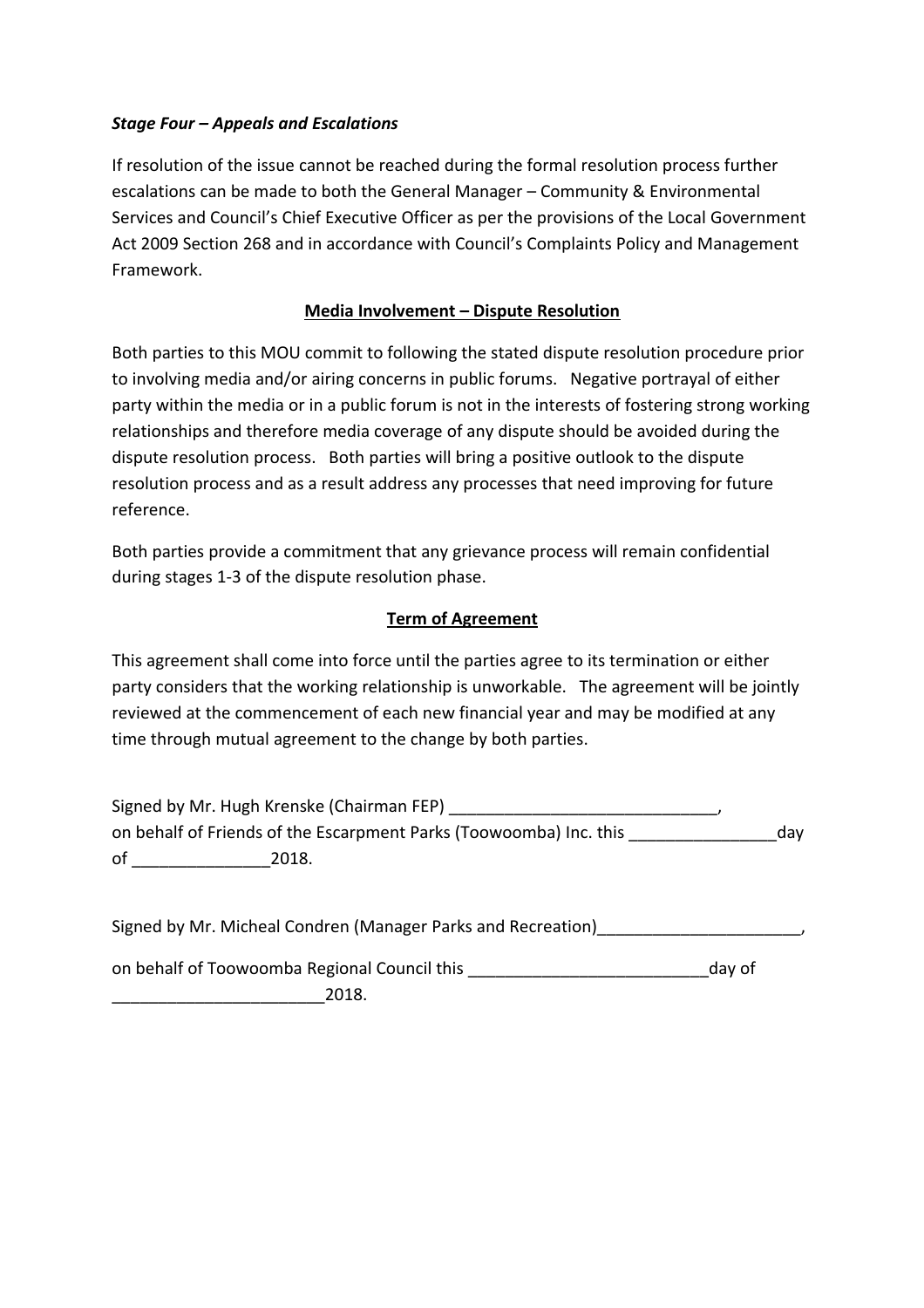## *Appendix A – Nominated Points of Contact for FEP and TRC*

### *Friends of the Escarpment Parks Nominated Points of Contact:*

President Mr Hugh Krenske (0418 748 282)

Park care Coordinators:

- Redwood Park: Hugh Krenske (0418 748 282)
- Duggan Park: Max Henderson (0427 866 091)
- Hancock Street Park: Max Henderson (0427 866 091)
- Nielsen Park: Rob Brodribb (0407 124 863)
- Echo Valley South Park: Greg Lukes (0428 288 077)
- Rogers Reserve, Highfields: Judi Gray (0458 155 177)
- Panorama Crescent Park: David Heckscher (0419 642 940)
- Charmaine Court, Kleinton: Greg Kidd (0429 965 518)
- Jubilee Park: Geoff Sharp (geoffsharpy@gmail.com)

#### *Toowoomba Regional Council Nominated Points of Contact:*

Operational Issues All Parks: Coordinator Bushland Parks: Dean Menzies (0407 633 435) or [dean.menzies@tr.qld.gov.au](mailto:dean.menzies@tr.qld.gov.au)

Workplace Health and Safety: Safety Advisor (central) Pat Fitzgerald (131 872)

Group Support (PPE, training, group development/strategy): Parks Volunteer Support Officer: Taryn D'Arcy (131872) or [taryn.d'arcy@tr.qld.gov.au](mailto:taryn.darcy@tr.qld.gov.au)

Strategic Advice/Support Principal Officer Conservation and Pest Management: Mark Ready (0408 885 497) or [mark.ready@tr.qld.gov.au](mailto:mark.ready@tr.qld.gov.au)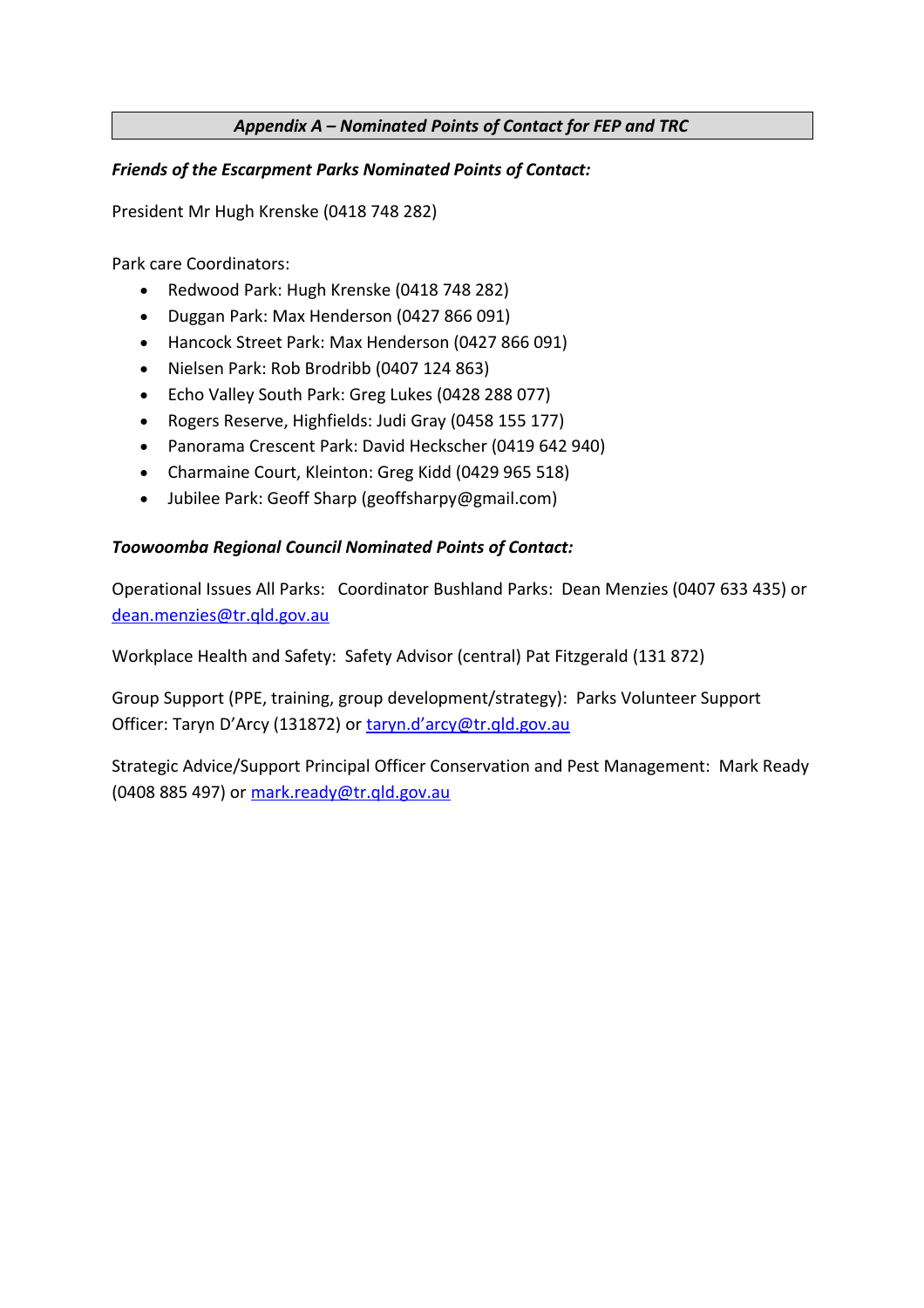|                                                               |     | Appendix B - Annual Works Program Suggested Template               |     |                                                                                                            |
|---------------------------------------------------------------|-----|--------------------------------------------------------------------|-----|------------------------------------------------------------------------------------------------------------|
| <b>Financial Year</b><br>Park Name<br><b>Coordinator Name</b> |     | $\overline{a}$                                                     |     |                                                                                                            |
| Location of works                                             |     |                                                                    |     |                                                                                                            |
| Whole of Park?                                                | Yes | No                                                                 |     |                                                                                                            |
| Sections of Park Only?                                        | Yes |                                                                    |     | - Please supply map of area/areas proposed - Council can assist.                                           |
| What do the works involve?                                    |     |                                                                    |     |                                                                                                            |
|                                                               |     |                                                                    |     |                                                                                                            |
|                                                               |     |                                                                    |     |                                                                                                            |
|                                                               |     |                                                                    |     |                                                                                                            |
|                                                               |     |                                                                    |     |                                                                                                            |
|                                                               |     |                                                                    |     |                                                                                                            |
|                                                               |     |                                                                    |     |                                                                                                            |
| Are herbicides or diesel being applied for weed control?      |     |                                                                    | Yes | No                                                                                                         |
|                                                               |     | If Yes please fill out page 3 of this proposal                     |     |                                                                                                            |
|                                                               |     | Weeds of priority from highest priority to lowest priority (1-10): |     |                                                                                                            |
|                                                               |     |                                                                    |     |                                                                                                            |
|                                                               |     |                                                                    |     |                                                                                                            |
|                                                               |     |                                                                    |     |                                                                                                            |
|                                                               |     |                                                                    |     |                                                                                                            |
| Other lower priority weeds                                    |     |                                                                    |     |                                                                                                            |
|                                                               |     |                                                                    |     |                                                                                                            |
|                                                               |     |                                                                    |     |                                                                                                            |
|                                                               |     |                                                                    |     |                                                                                                            |
|                                                               |     |                                                                    |     | Consumables (What additional consumables will your group need to undertake this work this financial year)? |
|                                                               |     |                                                                    |     |                                                                                                            |
|                                                               |     |                                                                    |     |                                                                                                            |
|                                                               |     |                                                                    |     |                                                                                                            |
|                                                               |     |                                                                    |     |                                                                                                            |
|                                                               |     |                                                                    |     |                                                                                                            |
|                                                               |     |                                                                    |     |                                                                                                            |
|                                                               |     |                                                                    |     |                                                                                                            |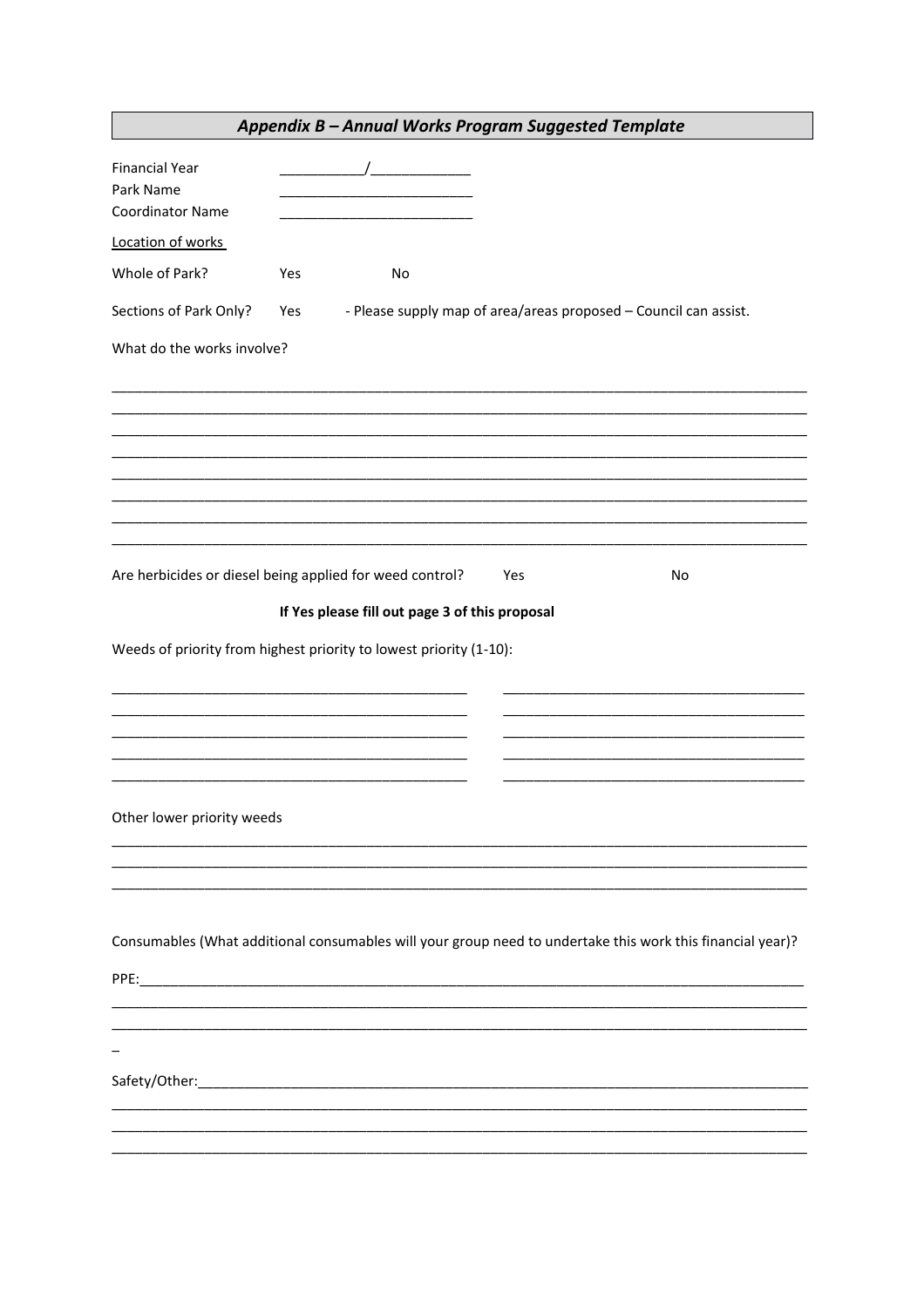Herbicide and Associated Equipment (chemical, knapsacks, water containers, wetter, diesel) What your group require for this financial year?

How and where will this be stored during the year?

Training Requirements for staff?

| Will Chainsaws or any other mechanical equipment be used on this site? Yes |  | No |
|----------------------------------------------------------------------------|--|----|
|----------------------------------------------------------------------------|--|----|

| Details:                                                                  |     |     |    |  |  |  |
|---------------------------------------------------------------------------|-----|-----|----|--|--|--|
| If YES are staff trained in the use of this equipment?                    | Yes | No. |    |  |  |  |
| Is vehicle access required into the park in order to undertake this work? |     | Yes | No |  |  |  |

Details of vehicle access requirements:\_\_\_\_\_\_\_\_\_\_\_\_\_

| If YES, does your group have access to an appropriate 4x4 vehicle (High and Low Range Transmission) and a |     |    |     |
|-----------------------------------------------------------------------------------------------------------|-----|----|-----|
| driver that has been trained in 4x4 operations?                                                           | Yes | Nο | N/A |

What support will you need from Council during the course of this year?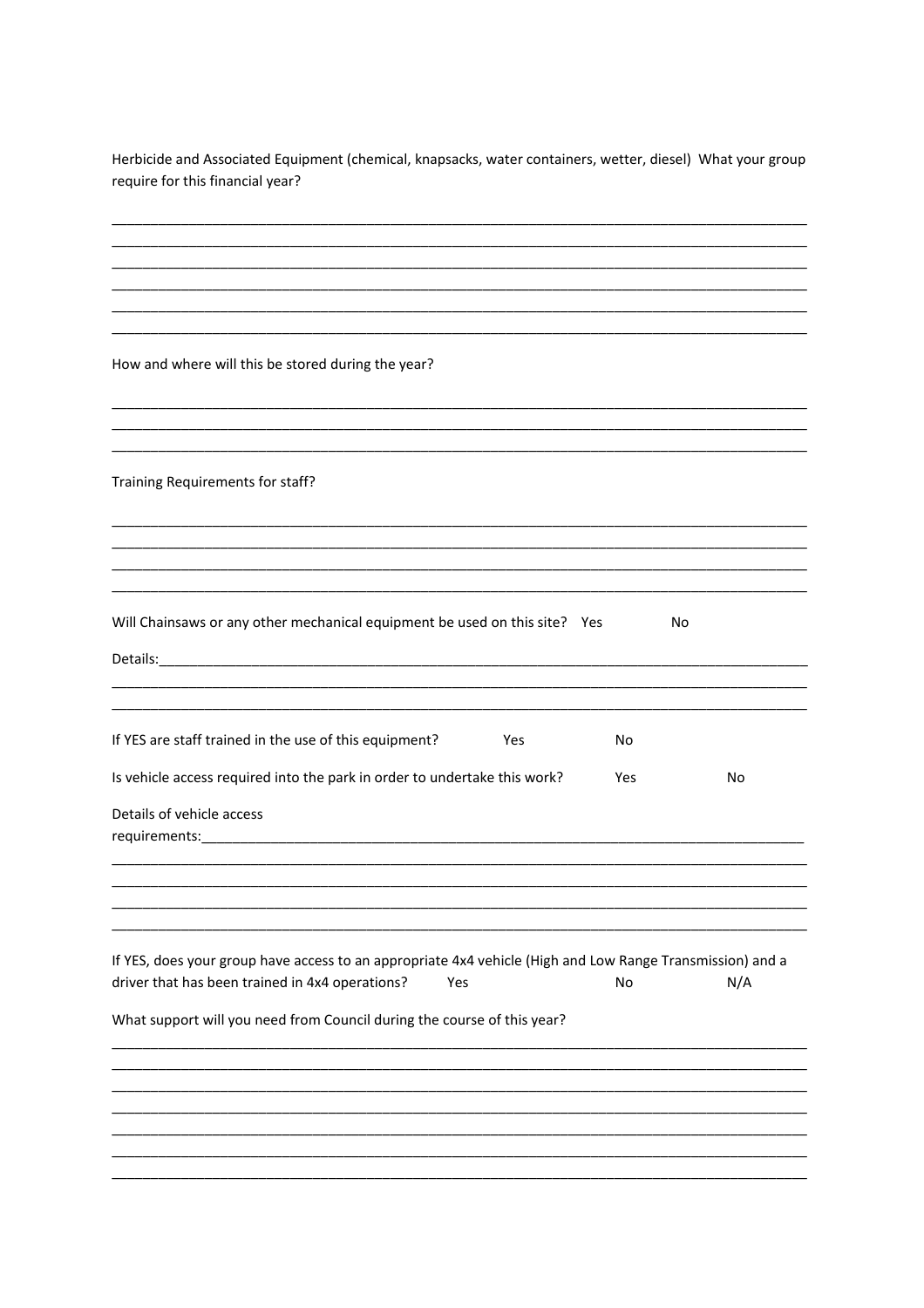**Estimated budget breakdown** 

TOTAL ESTIMATED EXPENDITURE: \$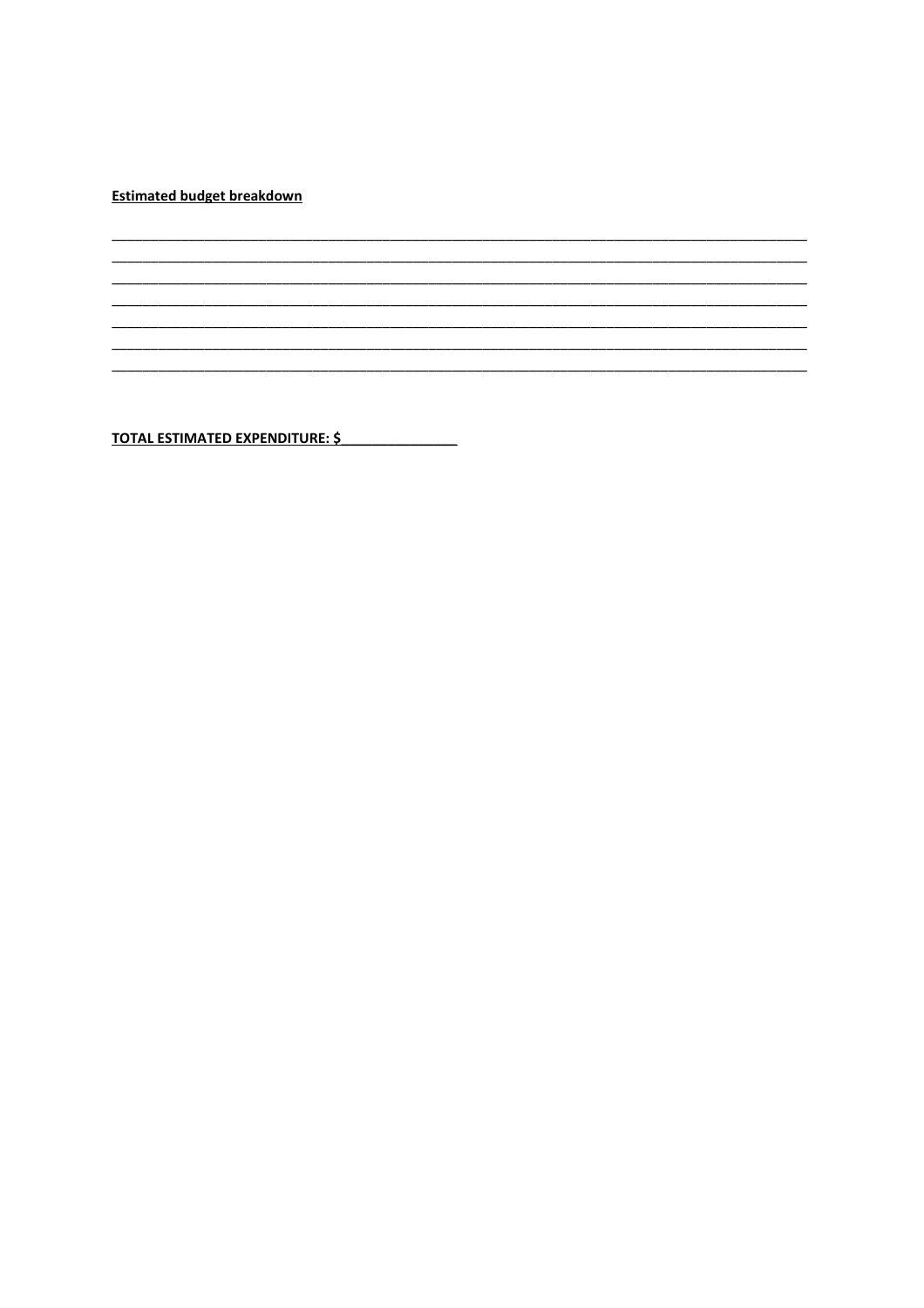#### **Weed Control Methodology**

| <b>Weed Name</b> | <b>Herbicide Mix</b><br>(include what you are<br>mixing herbicide with i.e.<br>water and/or wetter, diesel) | <b>Mix Rate</b> | <b>Registered for this</b><br>purpose in QLD?<br>Yes/No | <b>Application Method</b><br>(Basal Bark - BB, Cut Stump<br>-CS, Foliar Spray - FS, Stem<br>Inject - SI, Mechanical<br>Removal Only - MR or other<br>please specify) | <b>Application Equipment</b><br>(Knapsack, QuikSpray, Paint<br>Brush, Spray Bottle,<br><b>Applicator, Hand Removal)</b> |
|------------------|-------------------------------------------------------------------------------------------------------------|-----------------|---------------------------------------------------------|----------------------------------------------------------------------------------------------------------------------------------------------------------------------|-------------------------------------------------------------------------------------------------------------------------|
|                  |                                                                                                             |                 |                                                         |                                                                                                                                                                      |                                                                                                                         |
|                  |                                                                                                             |                 |                                                         |                                                                                                                                                                      |                                                                                                                         |
|                  |                                                                                                             |                 |                                                         |                                                                                                                                                                      |                                                                                                                         |
|                  |                                                                                                             |                 |                                                         |                                                                                                                                                                      |                                                                                                                         |
|                  |                                                                                                             |                 |                                                         |                                                                                                                                                                      |                                                                                                                         |
|                  |                                                                                                             |                 |                                                         |                                                                                                                                                                      |                                                                                                                         |
|                  |                                                                                                             |                 |                                                         |                                                                                                                                                                      |                                                                                                                         |
|                  |                                                                                                             |                 |                                                         |                                                                                                                                                                      |                                                                                                                         |
|                  |                                                                                                             |                 |                                                         |                                                                                                                                                                      |                                                                                                                         |
|                  |                                                                                                             |                 |                                                         |                                                                                                                                                                      |                                                                                                                         |
| Other:           |                                                                                                             |                 |                                                         |                                                                                                                                                                      |                                                                                                                         |